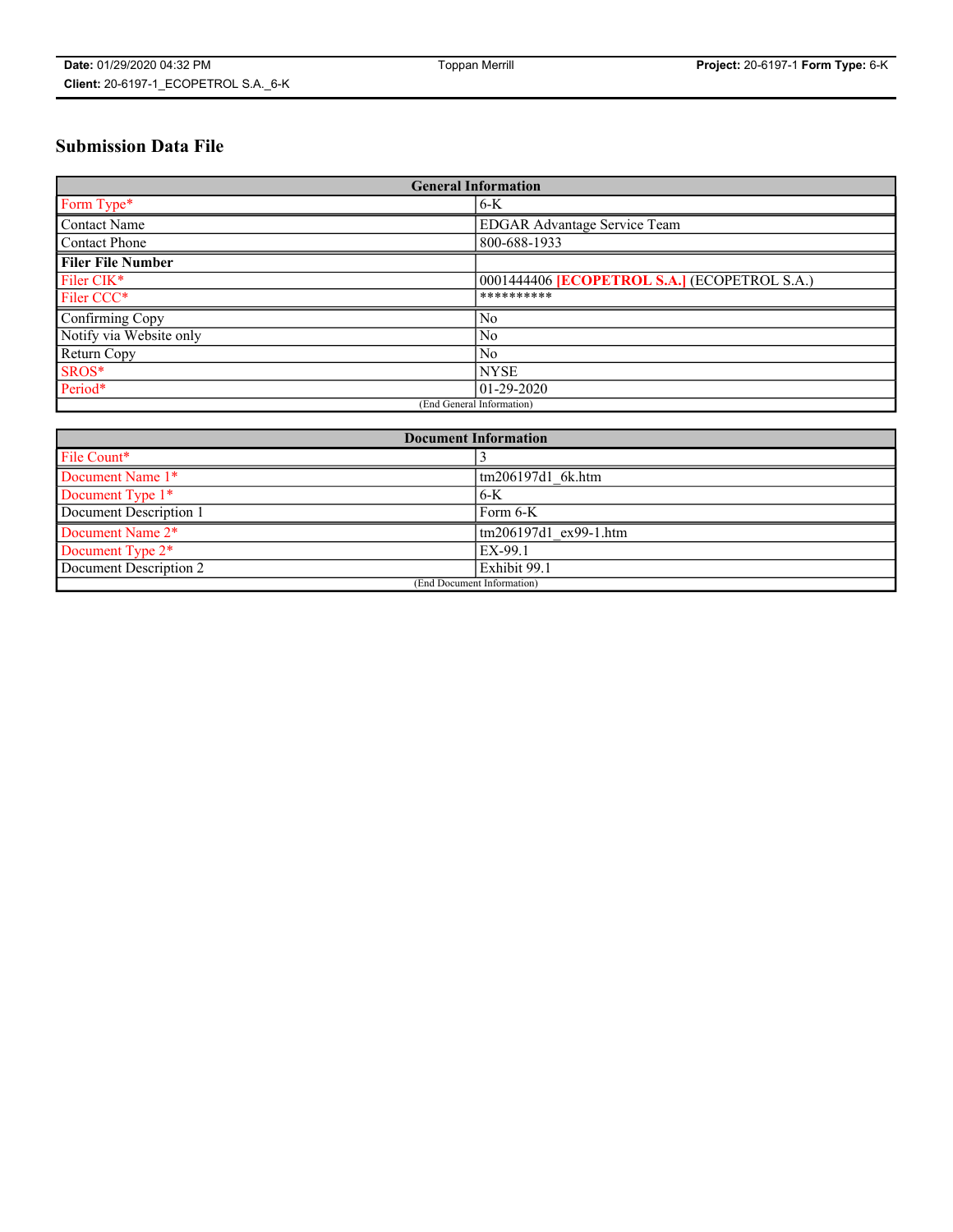### **UNITED STATES SECURITIES AND EXCHANGE COMMISSION Washington, D.C. 20549**

## **FORM 6-K**

### **REPORT OF FOREIGN PRIVATE ISSUER PURSUANT TO RULE 13a-16 OR 15d-16 UNDER THE SECURITIES EXCHANGE ACT OF 1934**

For the month of January, 2020

Commission File Number 001-34175

# ECOPETROL S.A.

(Exact name of registrant as specified in its charter)

N.A.

(Translation of registrant's name into English)

COLOMBIA

(Jurisdiction of incorporation or organization)

Carrera 13 No. 36 – 24 BOGOTA D.C. – COLOMBIA

(Address of principal executive offices)

Indicate by check mark whether the registrant files or will file annual reports under cover of Form 20-F or Form 40-F.

Form 20-F  $\boxtimes$  Form 40-F  $\Box$ 

Indicate by check mark if the registrant is submitting the Form 6-K in paper as permitted by Regulation S-T Rule 101(b)(1)

 $Yes \Box$  No  $\boxtimes$ 

Indicate by check mark if the registrant is submitting the Form 6-K in paper as permitted by Regulation S-T Rule 101(b)(7)

 $Yes \Box$  No  $\boxtimes$ 

Indicate by check mark whether the registrant by furnishing the information contained in this form is also thereby furnishing the information to the Commission pursuant to Rule 12g3-2(b) under the Securities Exchange Act of 1934.

 $Yes \Box$  No  $\boxtimes$ 

If "Yes" is marked, indicate below the file number assigned to the registrant in connection with Rule 12g3-2(b): 82-  $N/A$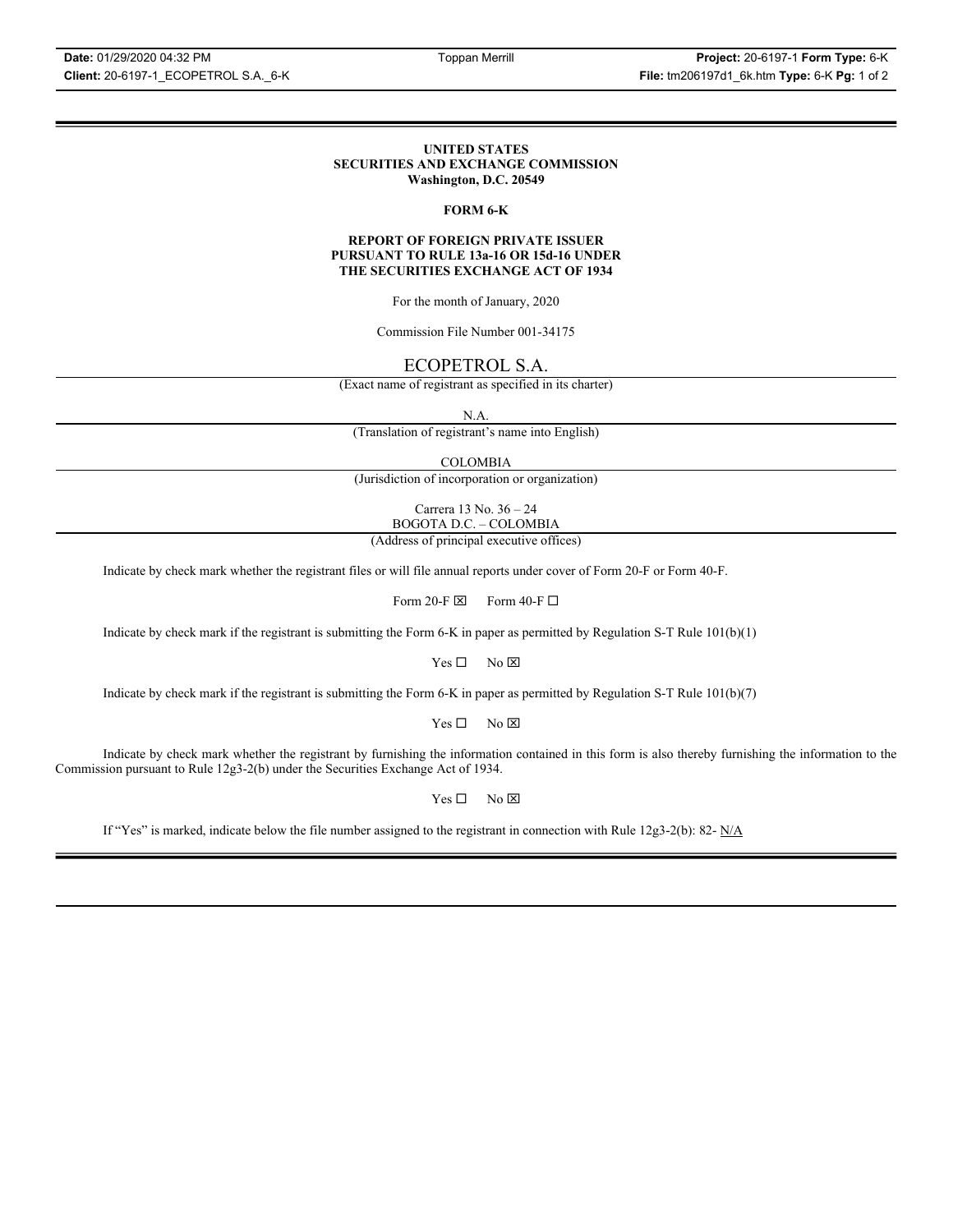## **SIGNATURES**

Pursuant to the requirements of the Securities Exchange Act of 1934, the registrant has duly caused this report to be signed on its behalf by the undersigned, thereunto duly authorized.

Ecopetrol S.A.

By: /s/ Jaime Caballero Uribe

Name: Jaime Caballero Uribe Title: Chief Financial Officer

Date: January 29, 2020